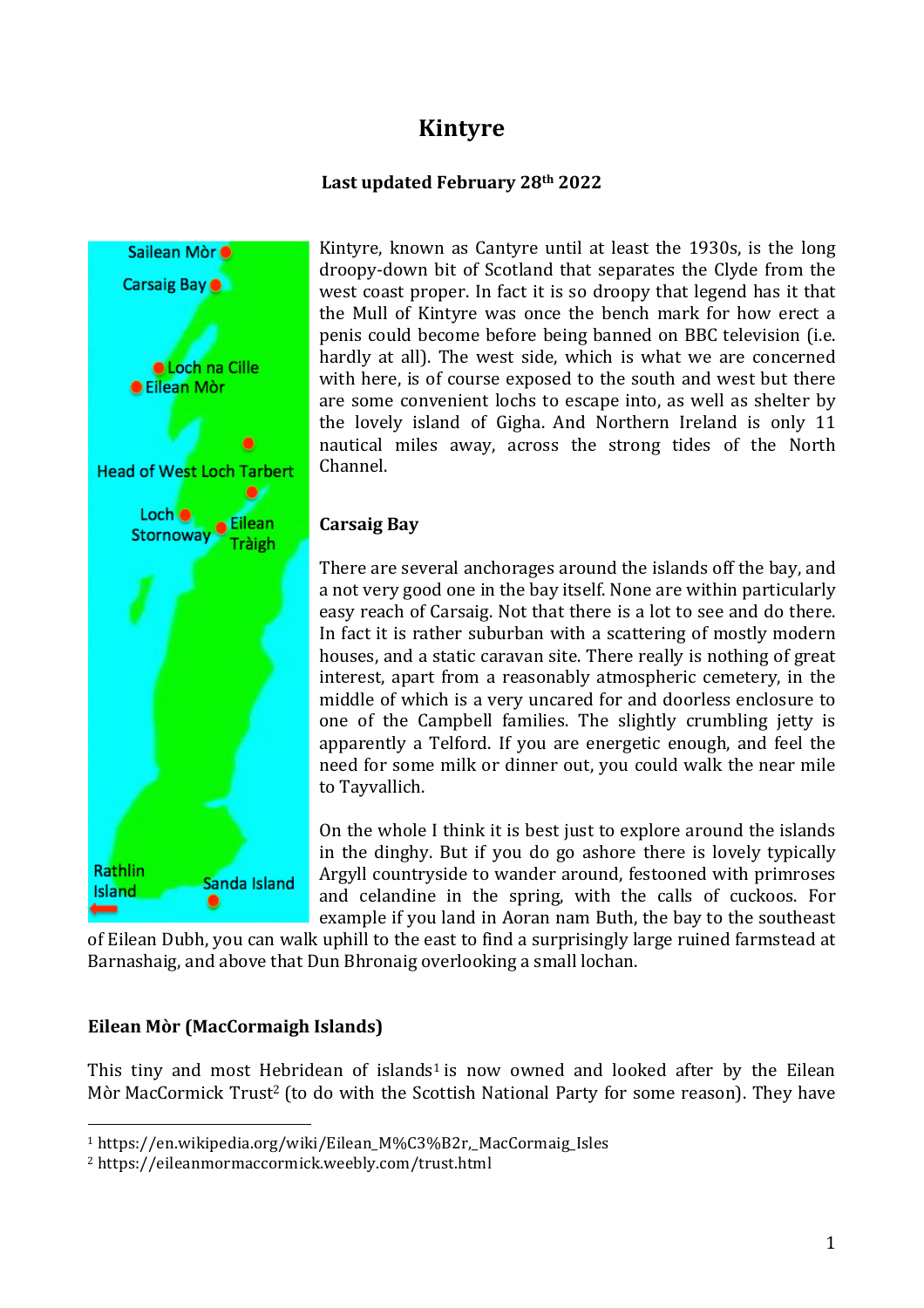restored the jetty (nicely) and built a small stone house with over-large windows and a turfed roof (not so nicely). They have also provided useful information for visitors (many of whom come by RIBs from Loch Sween).

Half way up the summit is the fairly well preserved ruin of St Cormaigh's Chapel, a 13th century structure with the later addition of the chancel vaulting in the 14th century, and even later a fireplace for some kind of domestic conversion<sup>3</sup>. Eventually it was said to have been used as an illicit still. Be all that as it may, it's a serene spot with the view of the Paps of Jura across the sound of Jura, and in the south just a glimpse of Ireland from where the early Christian monks came. A recumbent and decaying monument is tucked into the south wall of the chancel, perhaps listening to the seagull cries and sparrow chirpings as there is nothing much else than the birdsong to break the silence of this holy and ancient place. And in the early summer, if you stand and listen carefully, you may hear the characteristic squeaky sound of the corncrake, one of our rarest birds.

Just to the east of the chapel, about 50 metres, is a well which is presumably why this particular island was colonised in the first place. Now it's a useful place to get the salt out of your hair.

On the east-facing slope of the highest point you will find a rather dank cave which is difficult to get into, and even more difficult to get out of. Take a rope and torch! This is apparently where 8th century monks liked to meditate away from it all. The two rudely carved crosses on the wall are said to be from the same period. Perhaps even St Cormac himself meditated here, an Irish contemporary of St Columba, but this is a bit unlikely.

# **Eilean Tràigh, West Loch Tarbert**

This is a pretty spot, quiet too apart from the wash from the Islay ferries. Well worth getting off the boat for a stroll by the oak woods a little way towards the head of the loch. There was clearly a ferry here once (hence Ferry House marked on the OS map) and there are still the remains of its jetty. A little further on, before getting to the road, look left to see the rather astonishing Ardpatrick House set amongst overgrown gardens, late 18th century with some unfortunate alterations and additions, including the rather incongruous 19th century porch. It doesn't look very inhabited but maybe someone is lurking in there somewhere. I guess this estate should be owned by someone with enough money to restore it to its original glory, so with loads of money. A rock star maybe, or a footballer, or even a banker. Some of the estate cottages have been up for sale, as well as building plots, so there is something going on.

# **Head of West Loch Tarbert**

 

Why would anyone want to sail all the way up to the head of this loch, just to tack (probably) back down it again? Well, it is very pretty to start off with. There are lots of deciduous woods hiding well-planted conifer plantations, and neat fields stretching down to the water's edge. At the head of the loch, right up at the end, there is a rather charming if somewhat beaten up

<sup>3</sup> https://canmore.org.uk/site/38634/eilean-mor-st-cormacs-chapel-and-burial-ground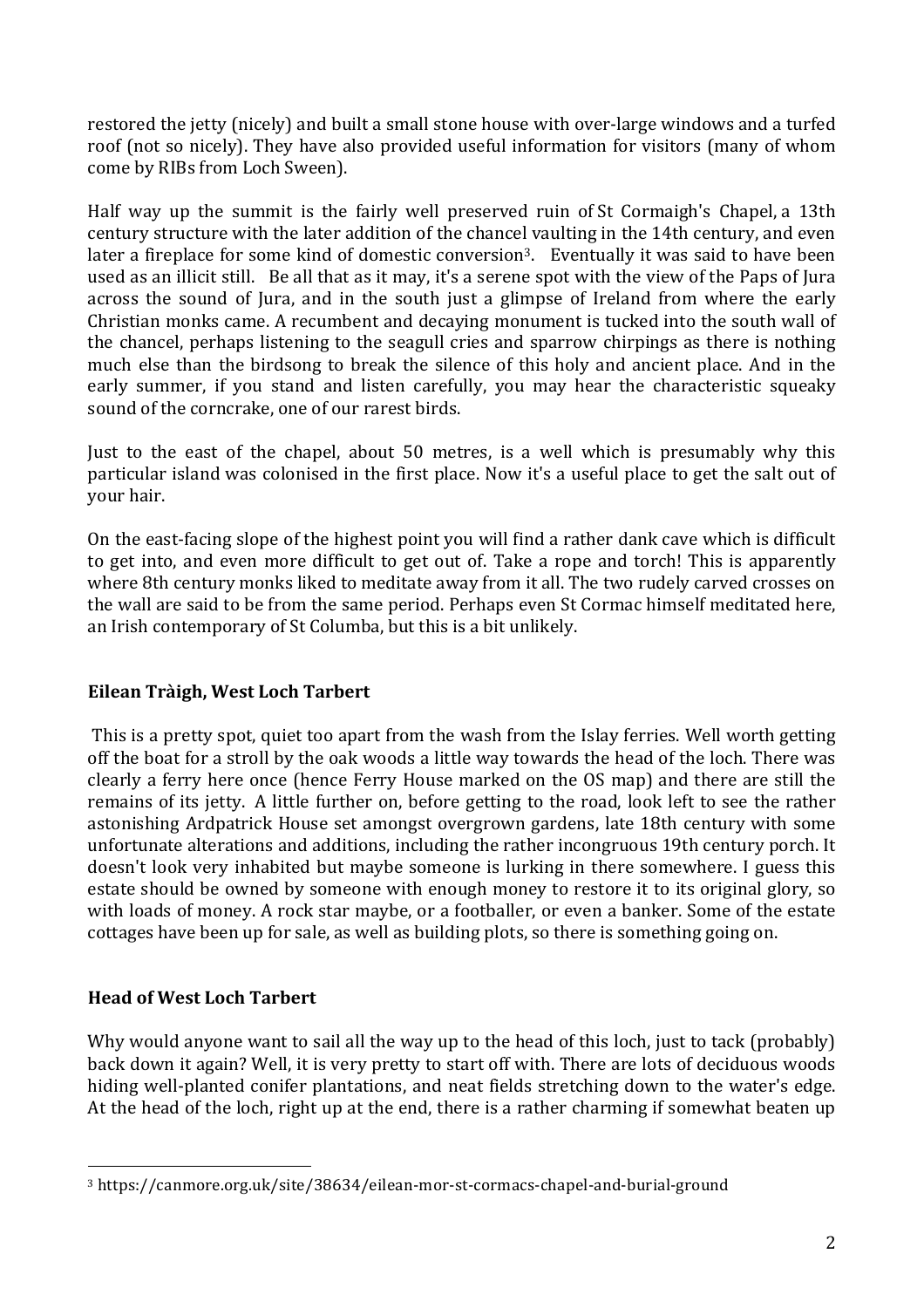pier with some rusting hulks (four in a watery graveyard at my last count), lots of wild flowers, and usually no other visiting yacht to disturb the peace.

This is the tradesman's entrance to the village of Tarbert<sup>4</sup>, half-an-hour walk up quite a busy road. As early as the 18th century there was a plan to dig a canal here to connect the west coast with the Clyde, so avoiding the perils of the Mull of Cantyre as it was then called. But there was never enough money, and eventually the connection was made a few miles further north at Crinan. If you are that keen, drag your boat across like the Vikings did, hence the Gaelic name of 'Tairbeart' meaning isthmus or portage point.

There are plenty of Clyde yachts around in Tarbert marina, quite an eclectic bunch actually, but the village is not wildly interesting. The outdoor gym by the marina is a good place to get rid of children for an hour or two. The harbour wall is a 'Telford', so a touch of quality to make up for some truly awful late 20th century architecture. Wander up to inspect, but not enter, the remains of the ruined, mostly late 15th century castle<sup>5</sup>. The castle itself looks much better from afar than close to because part of the stabilisation is with inappropriate brick, and there is a very shouty modern carved stone panel fixed to the southeast outer wall. However, the view down to the harbour is delightful.

There is a butcher, a very good ironmonger, a chandlery (an outpost of Ardfern Yacht Centre), a book shop/crafty sort of place, and a Co-op supermarket. Next to where the Portavadie ferry comes in, you will find Prentice Seafoods with a great selection of shellfish, so well worth checking out. Apropos Portavadie, you could take the ferry across to the modern marina<sup>6</sup> built in the huge hole originally dug in the 1970s for an oilrig construction yard, but never used. There to enjoy some of their astonishing facilities — an excellent restaurant, a leisure centre and spa boasting among other things an infinity pool in which to wallow while the rain pours down on your bare head. Then wander up the road to the abandoned, concrete and graffitistrewn village of Pollphail built to house the 500 workers who were never employed. Most atmospheric. Now a distillery is planned for the site.

The best place to get a decent meal in Tarbert is at Starfish<sup>7</sup>, excellent seafood and very cheerful and friendly (you can tell the last from their website) (ph 01880 820733). But then I have not tried the Galley Café in Harbour Street which sounds good (ph 01880 820090). The pubs do not seriously beckon, and there is no real ale to be had anywhere (tried that, no demand, I was told). The tearoom on the front didn't welcome pushchairs in the summer, but maybe that has changed.

As well as the well-established Scottish Series<sup>8</sup> for people who like to race, the Tarbert Traditional Boat Festival<sup>9</sup> has been relaunched for those of a more contemplative nature (but may have gone into hibernation again).

 

<sup>4</sup> http://www.tarbertlochfyne.com/index.php

<sup>5</sup> https://canmore.org.uk/site/39316/tarbert-tarbert-castle

<sup>6</sup> https://www.portavadie.com/

<sup>7</sup> https://www.starfishtarbert.com/

<sup>8</sup> https://www.scottishseries.info/

<sup>9</sup> http://www.tarbertfestivals.co.uk/festival-traditional-boat.php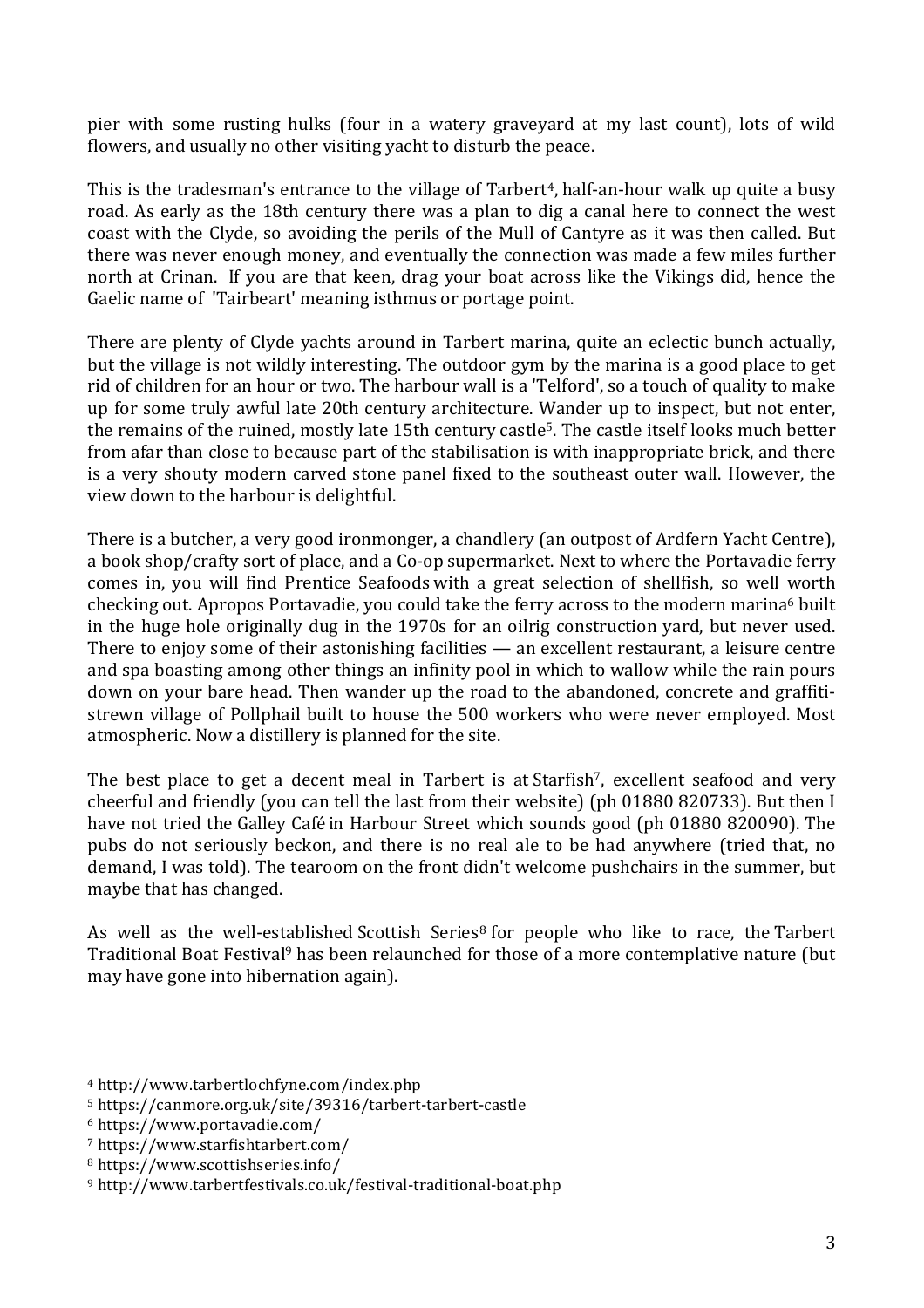The West Loch Hotel, originally an 18th Century coaching inn, is about five minutes walk from the anchorage towards Tarbert. The bar is not very jolly and there is no real ale, but there are good sit down meals (ph 01880 820283). It is very child friendly and has vegetarian choices as well as absolutely excellent venison. Certainly worth a trip ashore if you are fed up with your own cooking. But, a word of caution, the hotel changed hands in 2018 so I may be out of date here.

So not really an anchorage to dally in, but useful for crew changes as there is a bus from Tarbert to Glasgow. And the anchorage is a nice sheltered place to hang out.

# **Loch na Cille (Loch Keills)**

Take the chance with a northerly wind to anchor below the 12th century St Charmaig's chapel (after St Cormac, the Irish Saint) which has been beautifully restored, albeit as a quite dull box-like structure (which presumably it originally was)<sup>10</sup>. The roof is new and inside there is a marvellous collection of medieval graveslabs now protected from the erosive Kintyre elements. They are very well described as well. The 8th century High Cross of Keills has also been moved in here — carved from Loch Sween stone, Iona school. Amazingly, the chapel is unlocked and long may it remain so.

It is well worth walking to the tip of Rubha na Cille, a narrow headland with fantastic views across to Jura with a distant glimpse of Ireland as well. Also the terrain is unusual because of the spiky rocks which are great for a touch of what I am told is now called bouldering (but it is a long way to bring your mat).

#### **Loch Stornoway**

 

I reckon it must be a bit of a struggle landing the dinghy on this wide-open sandy bay so I haven't tried yet. However, there are a few things to see — a fairly standard Church of Scotland Parish Church, and a fairly standard burial ground on the east bank of the burn which provides a rather delightful musical backdrop for the gravestones.

Kilberry church<sup>11</sup> was built in 1821, it is nicely painted outside but was rather forlorn inside until it was repainted in 2012. Before redecoration there was an abandoned 1902 Gaelic Bible on a windowsill in the gallery, removed now but still lurking in the pulpit along with an 1862 Self-Interpreting Bible. The upper windows in the south front are 'blind' which adds architectural elegance but not interior light. One does wonder for how long these charming buildings will be used as the local permanent population becomes more secular drifting away to be replaced with holiday homeowners, and indeed how long it will be before the churches fall down or are converted into private homes (as many have been already). The divisions in the church about such matters as gay ministers and gay marriage can't be helping. However, this particular church seems to thrive with services on two Sundays a month.

<sup>10</sup> https://canmore.org.uk/site/38654/keills-chapel-and-graveyard

<sup>11</sup> https://canmore.org.uk/site/38998/carse-kilberry-parish-church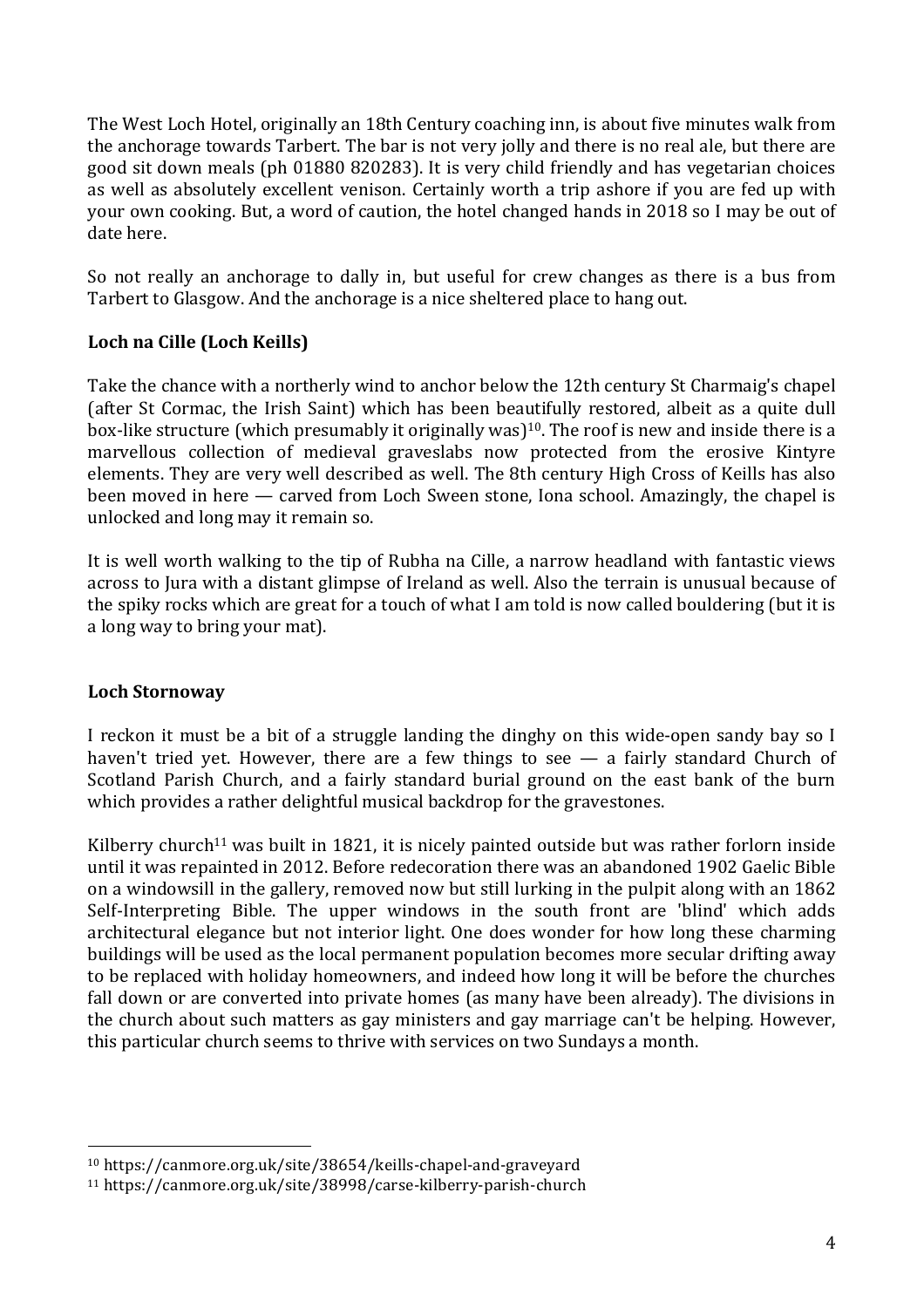There are three standing stones in a field just before the road — mysterious, lined up northsouth. I imagine they at least will outlast the church, they have certainly been standing for very much longer.

I think you would have to be a very zealous foodie to make the four-mile trek to the Kilberry Inn<sup>12</sup>, but by all accounts it might be worth the effort. I suppose if you phoned they might come and get you, and more importantly take you back later leaving you with the problem of getting into the dinghy and back to the boat (ph 01880 770223).

# **Rathlin Island**

Yes I know, I know, Rathlin<sup>13</sup> is not Scotland but it's near enough, and such a lovely place should not be missed out, so convenient for stopping off when rounding the Mull of Kintyre. In the not so far off days you just tied up in the inner harbour next to the lovely Georgian manor house, but now there are pontoons where you are surrounded by eider ducks, with seals very nearby (you will need the Irish Cruising Club Sailing Directions, the Clyde Cruising Club Directions only cover Scotland).

Rathlin is definitely a place to have a walk, and not just around the harbour but to one or more of the three lighthouses (three on such a small island must say something about the tides round here). The main seabird-nesting cliff is at the west end of the island, the kingdom of the RSPB14, about four miles.

Around 140 people live on the island. The houses are almost all fairly recent but here and there you will find some old cottages. The manor house belongs to the National Trust, but maybe no longer, has been refurbished, and is run as a guesthouse**15**, with a restaurant too but not every evening (ph 0044755 3359596). Beside it is a restored barn and above that the remains of its walled garden. Along the road a bit there is a handy play park; an outdoor gym; an unpromising-looking pub/café — McCuaig's Bar<sup>16</sup> — but actually it does good pub grub, Guinness too, and is friendly (0208 20760011); a small visitor centre and museum in the old boathouse; and a gift sort of a shop. The community**<sup>17</sup>** runs a small provisions shop in the manor house itself but this must suffer from the ease with which the local population can take the fast ferry over to Ballycastle with its much bigger shops.

Along the foreshore is St Thomas'18, a pretty church built in the early 19th century, light and airy, along with its graveyard with a view. The Roman Catholic church up the lane above it is quite plain, but has some attractive stations of the cross.

Rathlin was where the first commercial wireless telegraph link was established in 1898, by Marconi, to Ballycastle. And those old enough, will remember that Rathlin suddenly became

 <sup>12</sup> https://www.kilberryinn.com/

<sup>13</sup> http://www.rathlincommunity.org/

<sup>14</sup> https://www.rspb.org.uk/reserves-and-events/reserves-a-z/rathlin-island

<sup>15</sup> http://www.manorhouserathlin.com/

<sup>16</sup> https://www.facebook.com/Mc-Cuaigs-Bar-1562092597376209/

<sup>17</sup> http://rathlincommunity.org/

<sup>18</sup> http://www.ballintoy.connor.anglican.org/rathlin%20church.html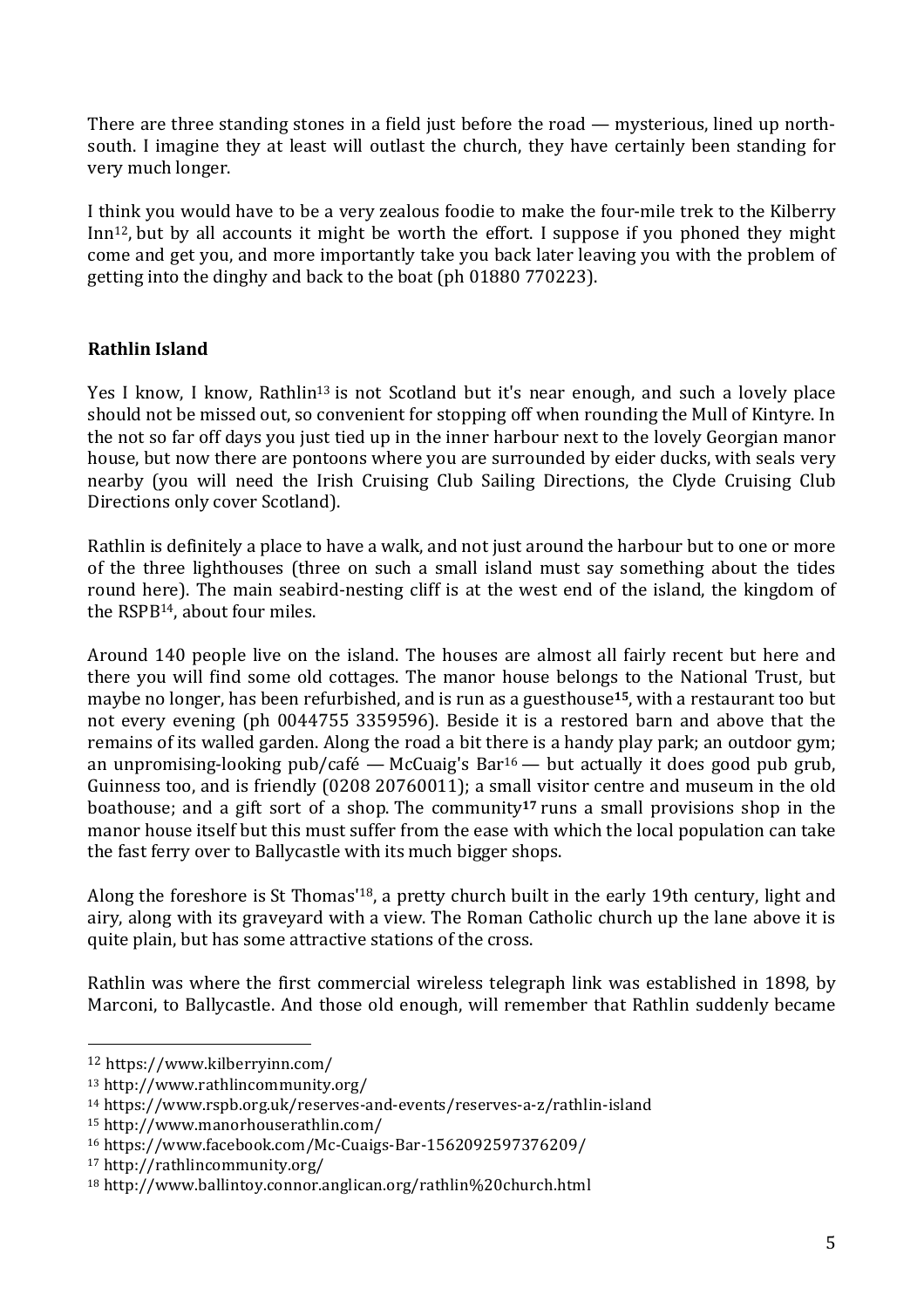world famous in 1987 when Richard Branson, one of the only businessmen you have ever heard of, crash-landed his hot air balloon after his record breaking crossing of the Atlantic.

Finally, why the cardinal buoy in Church Bay? It marks the wreck of HMS Drake<sup>19</sup>, a first world war armoured cruiser. She was coming back from Atlantic convoy duty when she was torpedoed off the North Irish coast by a German U-boat that got lucky. She managed to limp into the bay, hitting a merchant ship on the way, and then get off all her surviving crew before turning over and sinking — only 18 crew died.

## **Sailean Mòr**

Not a place to be when there is any wind north of west, but pleasant enough otherwise on passage through the Sound of Jura. There is a Land Rover track just above the shore which connects Tayvallich with Crinan. It does not make a particularly inspiring walk, largely because the views are mostly obstructed by trees, at least within half-a-mile or so either way from the anchorage. No longer can you go ashore, like Capt Harvey in the 1930s, to *"the crofters to get fresh milk and eggs"20*. There is a wooden walkway leading through the trees to cup and ring markings, to the north, maybe in a mile or so

## **Sanda Island**

What changes there have been here. The pub was once the thing to see and do on Sanda Island21, as well as the obvious walks and views. Where once there had been a community of maybe a hundred people, by 2010 there were just three — Charles and Wendy McVey and their toddler. They had came back to run the pub (and the restaurant, the holiday lets, the fire service, the post, and 300 sheep) for the new owners of the island, Michi Meier and Berna Civeleker. Charles and Wendy must have known what they were doing having done the same job for Dick Gannon, albeit at a time when they didn't have to think about how to get their child to nursery across the Sound of Sanda. Previously the island had been owned by this Mr Gannon, an irascible Englishman by all accounts, but who commendably was responsible for restoring the old buildings by the pier (very nicely) and building the pub itself, although you wouldn't have thought it was 'new' to look at.

This pub must have outclassed the Old Forge on Knoydart as the most remote pub in the UK, there is not even a scheduled ferry service. It sort of reopened in 2011 as the Sanda Island Hotel and Restaurant, an apparently up-market establishment, with four moorings. However, the website in 2013 made no mention of any hotel, ominously just that Sanda was "A tranquil private island". And guess what, in 2014 the new owners tried to close it all off to the public which have been in their minds when they bought the island. But do not be put off, you have a legal right to roam in Scotland as long as you don't get too near the owner's residence. This means not using the pier which "is in front of the living room of the house" according to the

<sup>21</sup> https://en.wikipedia.org/wiki/Sanda\_Island

 

<sup>19</sup> https://www.wessexarch.co.uk/our-work/hms-drake-rathlin-island

<sup>20</sup> Sailing Orders. Practical instruction to yachtsman, illustrated by the author's cruises on the West Coast of Scotland. Capt J R Harvey, Alexander Maclehose, London 1935.